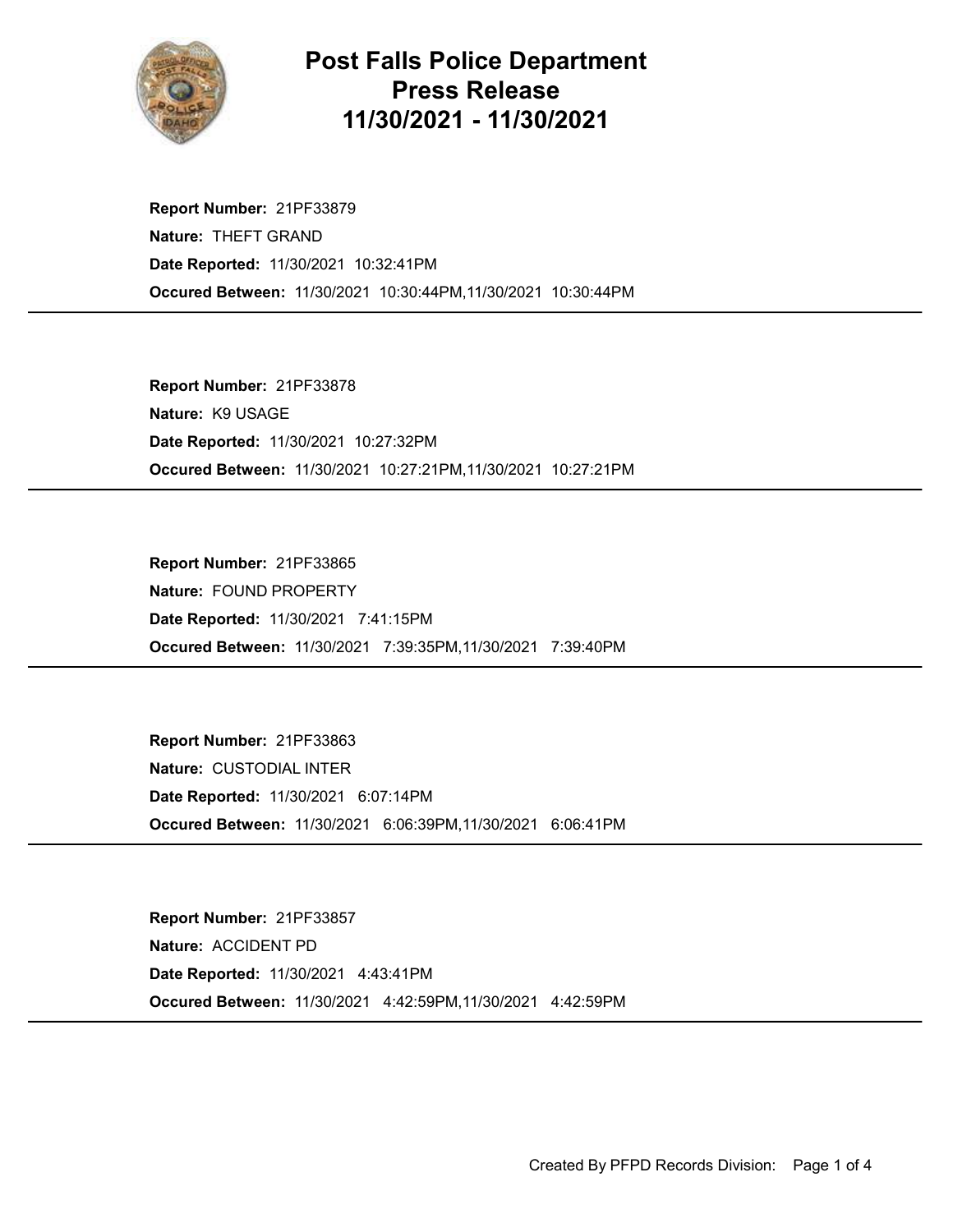Occured Between: 11/30/2021 4:40:24PM,11/30/2021 4:40:31PM Report Number: 21PF33855 Nature: ACCIDENT PD Date Reported: 11/30/2021 4:42:34PM

Occured Between: 11/30/2021 4:34:08PM,11/30/2021 4:34:08PM Report Number: 21PF33853 Nature: ACCIDENT PD Date Reported: 11/30/2021 4:36:17PM

Occured Between: 11/30/2021 4:15:36PM,11/30/2021 4:15:36PM Report Number: 21PF33851 Nature: THEFT Date Reported: 11/30/2021 4:18:28PM

Occured Between: 11/30/2021 3:58:06PM,11/30/2021 3:58:06PM Report Number: 21PF33848 Nature: DOMESTIC DISPUT Date Reported: 11/30/2021 3:58:34PM

Occured Between: 11/30/2021 1:47:27PM,11/30/2021 1:47:27PM Report Number: 21PF33838 Nature: ACCIDENT PD Date Reported: 11/30/2021 1:47:31PM

Occured Between: 11/30/2021 1:47:29PM,11/30/2021 1:47:29PM Report Number: 21PF33837 Nature: AGENCY ASSIST Date Reported: 11/30/2021 1:47:29PM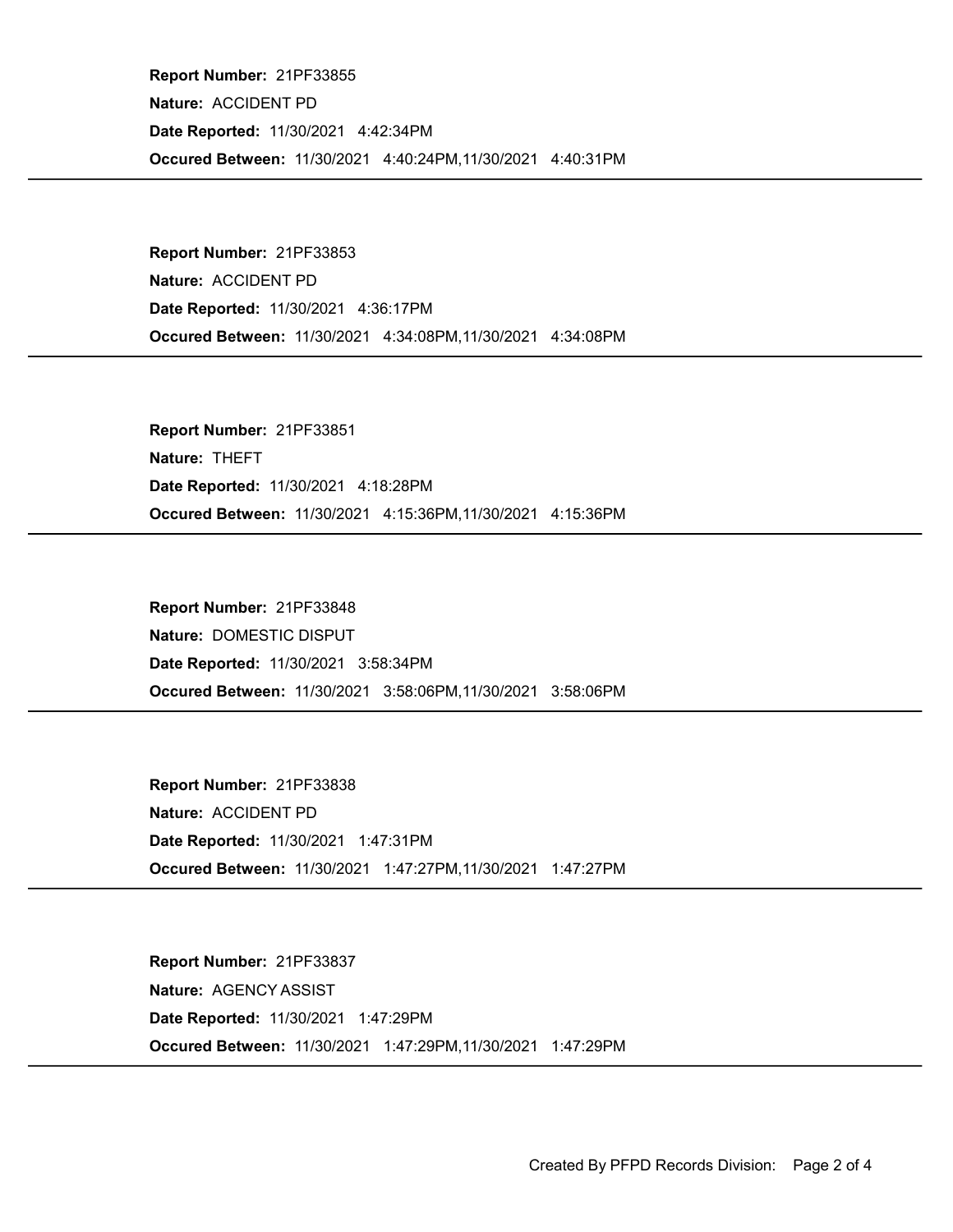Occured Between: 1/1/2019 8:00:00AM,12/31/2019 8:00:00AM Report Number: 21PF33830 Nature: SEX OFFENSE Date Reported: 11/30/2021 12:48:48PM

Occured Between: 11/30/2021 11:29:01AM,11/30/2021 11:29:01AM Report Number: 21PF33822 Nature: BURGLARY AUTO Date Reported: 11/30/2021 11:33:32AM

Occured Between: 11/30/2021 11:22:00AM,11/30/2021 11:28:41AM Report Number: 21PF33820 Nature: DRUGS Date Reported: 11/30/2021 11:30:18AM

Occured Between: 11/30/2021 9:53:50AM,11/30/2021 9:53:50AM Report Number: 21PF33813 Nature: INFORMATION Date Reported: 11/30/2021 9:54:45AM

Occured Between: 11/30/2021 9:47:53AM,11/30/2021 9:47:53AM Report Number: 21PF33811 Nature: INFORMATION Date Reported: 11/30/2021 9:50:39AM

Occured Between: 11/30/2021 9:28:06AM,11/30/2021 9:28:09AM Report Number: 21PF33807 Nature: ACCIDENT PD Date Reported: 11/30/2021 9:30:36AM